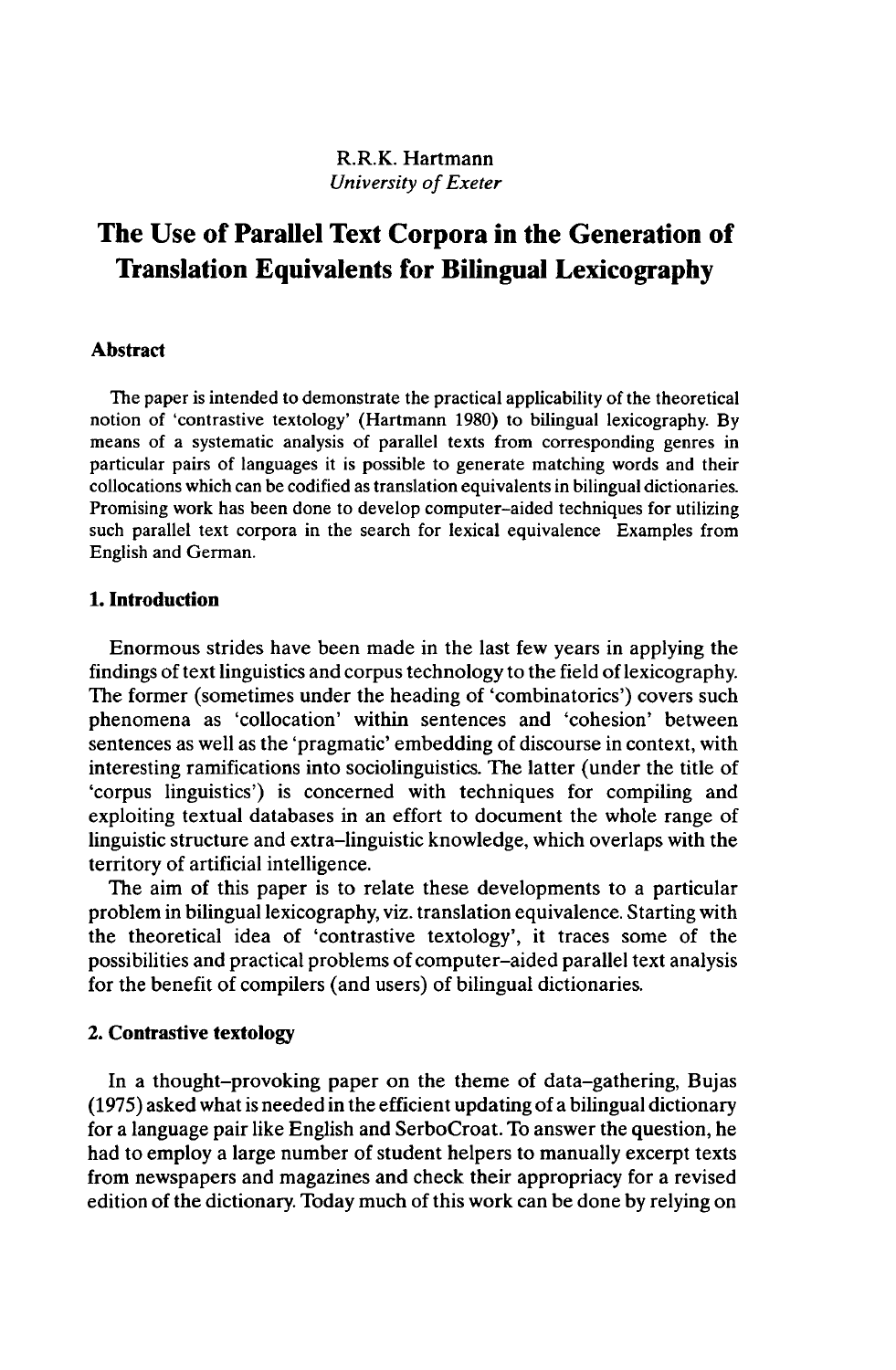existing text corpora or by computer scanning and concordancing (cf. Flowerdew & Tong 1994).

However, while the use of text corpora is fairly firmly established in monolingual general-purpose, pedagogical and terminological lexicography, much remains to be done in bilingual lexicography. The stumbling block here is the problem of translation equivalence, which requires an interlingual approach.

My own book *Contrastive Textology* (Hartmann 1980) was intended as a programmatic plea for a systematic combination of contrastive analysis and discourse analysis. Its double purpose was the improved description of the linguistic facts (at the level of the text) of pairs of languages and improved problem-solving in practical domains such as translation, foreign-language teaching and bilingual lexicography.

Examples of problems awaiting solutions are the following: What are the means available in different languages for anaphora and other forms of cross-reference in text? What are the signals that delimit successive discourse blocs? What are the factors that determine register and genre ranges in different languages? What shifts are required in the translation of texts from one language to another? (cf. Hartmann forthcoming)

Examples of different approaches to these problemsinclude 'comparative stylistics', 'contrastive rhetoric', 'cross-cultural discourse grammar', 'comparative discourse analysis', and many others (cf. Péry-Woodley 1990). For the field of bilingual lexicography, the idea of collecting and comparing 'parallel texts' seems particularly promising - see below.

#### **3. Translation equivalence**

The traditional notion of equivalence was to relate words to their counterparts as corresponding formal units in parallel linguistic systems, a view that was strengthened by the apparent ease with which bilingual dictionaries can supply ready-made lexical equations for insertion into the appropriate portion of a text (cf. Zgusta 1984).

However, the semantic abstraction that is built into the lexical inventory of the dictionary has deprived each of these words of their natural context, and the translator must compensate for the lack of contextual information from his/her own bilingual discourse competence, particularly in that most intractable area of 'culture-specific' vocabulary. More recent research (cf. Hartmann 1985 and 1992a, Hatim & Mason 1990) has stressed the approximative nature of these equivalence creation processes.

From this vantage point, the contrastive textologist will want to go beyond the mere comparison of given parallel texts as translation products and search instead for the actual code-switching operations that allowed the competent translator to 'find' a suitable target-language equivalent in the first place. This is of direct relevance to bilinguallexicography: the dictionary maker needs not only to codify the results of past translation acts - however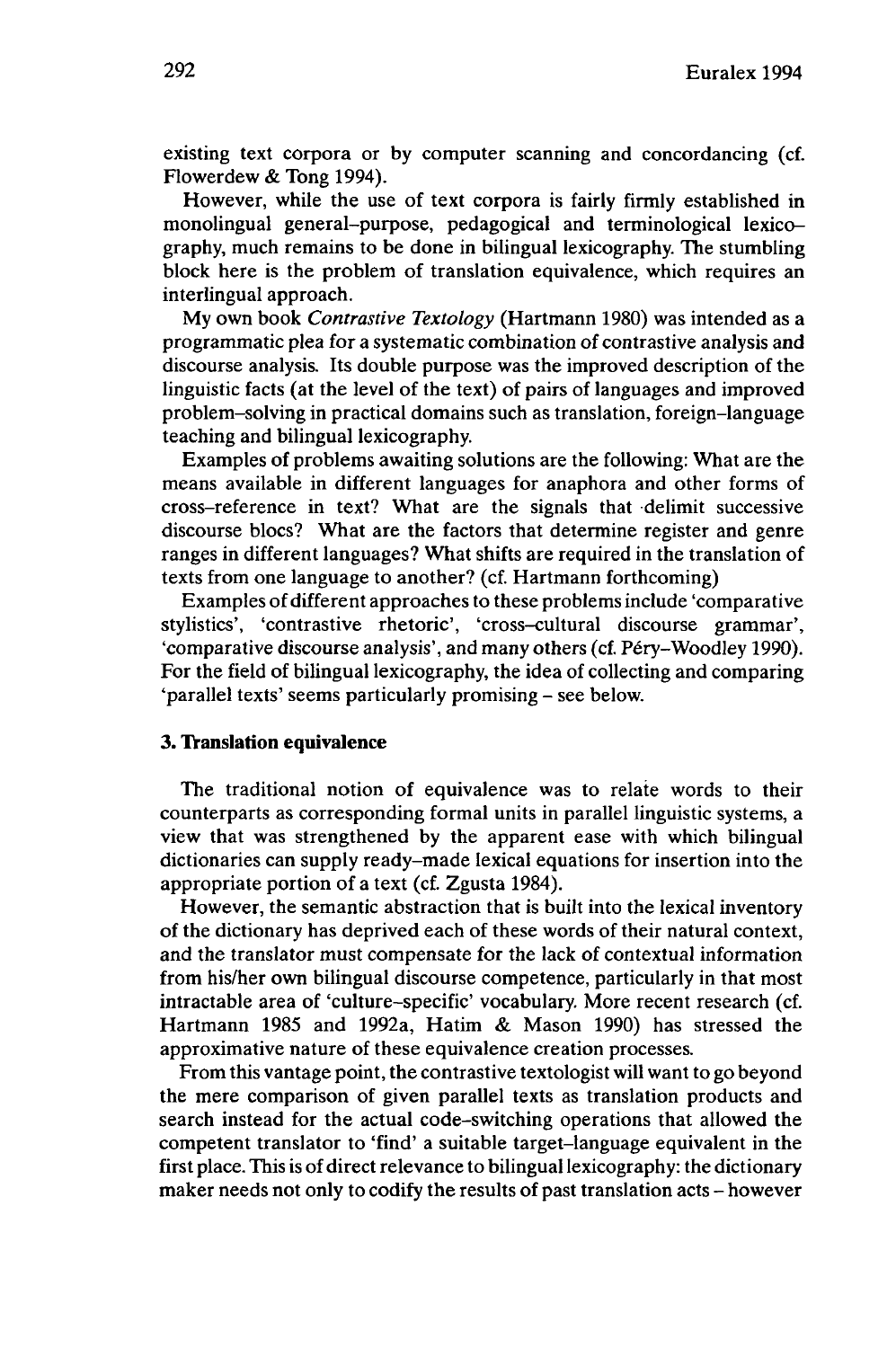they may have been achieved  $-$ , but also to have an awareness of the techniques that can be used to bring about such translation equivalence.

#### **4. Dictionary equivalents**

The coverage of lexical equivalents in the bilingual dictionary is a hit-and-miss, trial-and-error task capable of empirical observation and systematization (and thus improvement). I have consulted a number of monolingual and bilingual dictionaries (Hartmann 1992b) to check how they treat a range of 14 regionally marked lexical items in British English and Austrian German and their equivalents - see Fig. 1.

The conclusion I came to was that the coverage of the translation equivalents in bilingual dictionaries, while in general quite reasonable and no worse than that of even more specialized monolingual dictionaries, is based on an element of chance which we should attempt to reduce in future.

## **5. Parallel** *text* **corpora**

One solution to the problem of systematizing the discovery of translation equivalents, as suggested by the proponents of the various approaches to contrastive textology, lies in the comparison of so-called parallel texts, i.e. bits of discourse from corresponding varieties or text types in the two languages in question. If we knew, or so the argument goes, what the semantic ranges and collocational restrictions of words were in the textual contexts of one language, then we could match them in parallel texts from the other language.

This is exactly what John Laffling (1991) attempted. He built up a corpus of parallel texts of party political manifestoes in English and German, in other words, the political programmes of the British Labour Party and the German Socialists, the British Conservatives and the CDU-CSU in Germany, and the Greensin both countries. By means of an algorithm which computer- matched words and phrases in these parallel texts, he managed to extract from them the naturally occurring translation equivalents.

In Fig. 2 I present a small portion of Laffling's results in relation to dictionary coverage. The information is arranged in four columns. In the first, on the left, there are four phrases (you might call them political clichés) from the German corpus.

The second column contains English equivalents of these phrases as found in the official and unofficial translations of the texts, which on the whole are fairly literal renderings.

Column 3 is the most interesting: here we have 'real' textual equivalents not found in translations, butin separately formulated paralleltexts, i.e. the party manifestoes of the corresponding political party in the United Kingdom.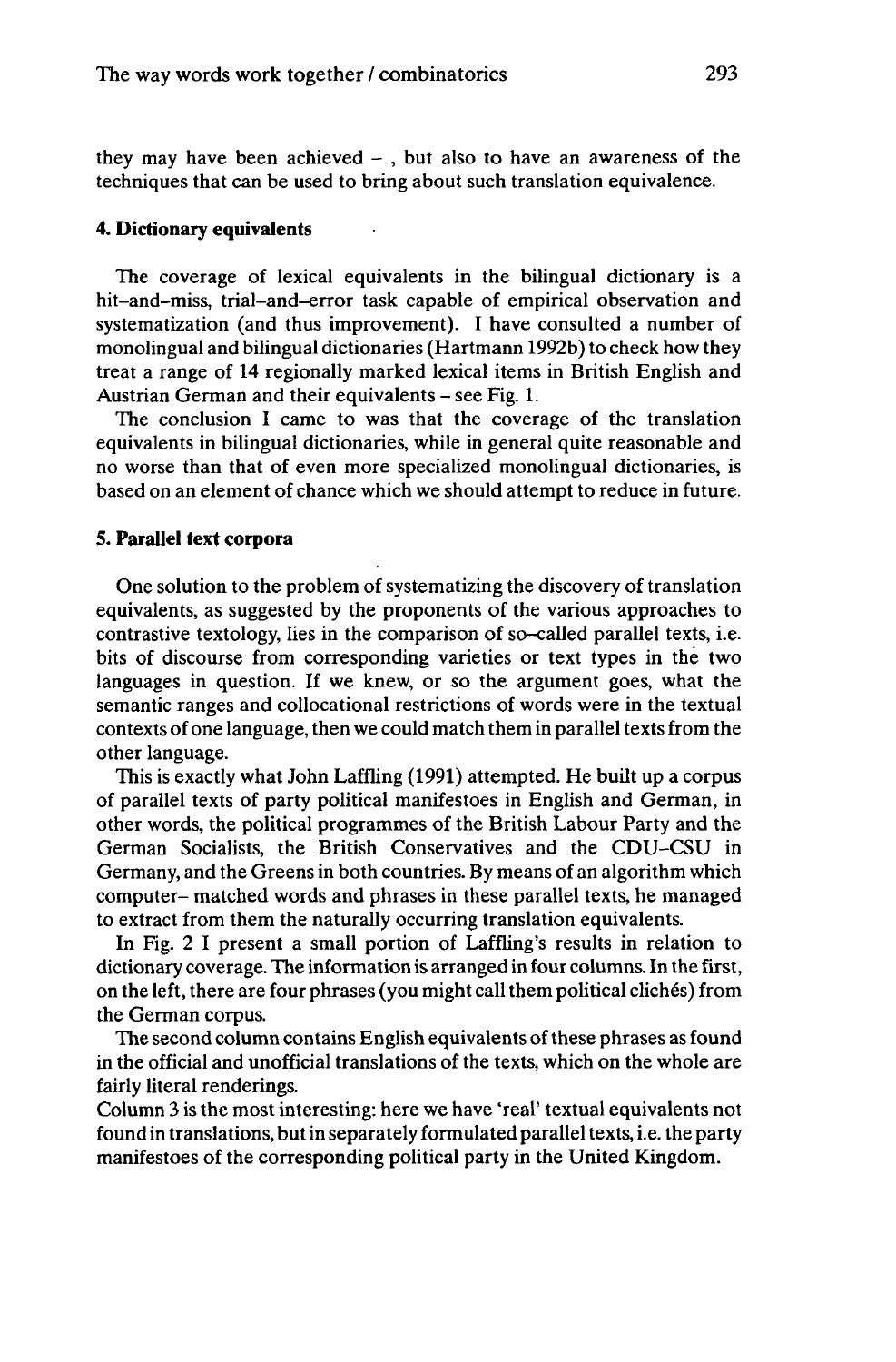|                                                  | A level |                      | cotuge |             | Grammar School |                |        |      | pea-souper | pub crawl |               |           | <b>ECTUMPY</b> | top(ping) out |
|--------------------------------------------------|---------|----------------------|--------|-------------|----------------|----------------|--------|------|------------|-----------|---------------|-----------|----------------|---------------|
| DIC. of BRITAIN<br>1986                          |         |                      |        |             | $(\cdot)$      |                |        |      |            |           |               |           |                |               |
| A. Room<br>CONCISE OXE DIC.<br><sup>8</sup> 1990 |         |                      |        |             |                |                |        |      |            |           |               |           |                |               |
| COLLINS ENG. DIC.<br><sup>2</sup> 1986           |         |                      |        |             |                |                |        |      |            |           |               |           |                |               |
| COLLINS/KLETT GWB<br><sup>2</sup> 1983           |         |                      |        |             |                |                | (•)    |      |            |           |               |           |                |               |
| DUDEN/OXFORD GWB<br>1990                         |         |                      |        |             |                |                |        |      |            |           |               |           |                |               |
| WAHRIG DWB<br>1980                               |         | (•)                  |        |             |                |                |        |      |            |           |               |           |                |               |
| ÖSTERR. WB<br>$n_{1990}$                         |         |                      |        |             |                |                |        |      |            |           |               |           |                |               |
| KL ÖSTERR.-LEXIKON                               |         |                      |        |             |                |                |        |      |            |           | (•)           |           |                |               |
| 1987<br>S. Gassner<br>W. Simonitsch              |         | (nur net) anstreifen |        | Dachgleiche |                | Heurigenpartie | Matura | Most |            |           | Realgymnasium | schlampig |                |               |

Figure 1: Dictionary coverage.

These are phrases that occur independently in matching discourse, with identical meanings, although formally less close than the translation equivalents in Column 2.

If we now go a step further and ask how these lexical equivalents are codified in the bilingual dictionaries of the two languages, we may be in for a surprise. Many cannot be found at all in the current dictionaries. In Column 41 have exemplified the coverage in only one ofthe better German-English dictionaries, the DUDEN-OXFORD (1990). None of the English phrases supplied in that bilingual dictionary offers a translation equivalent that fully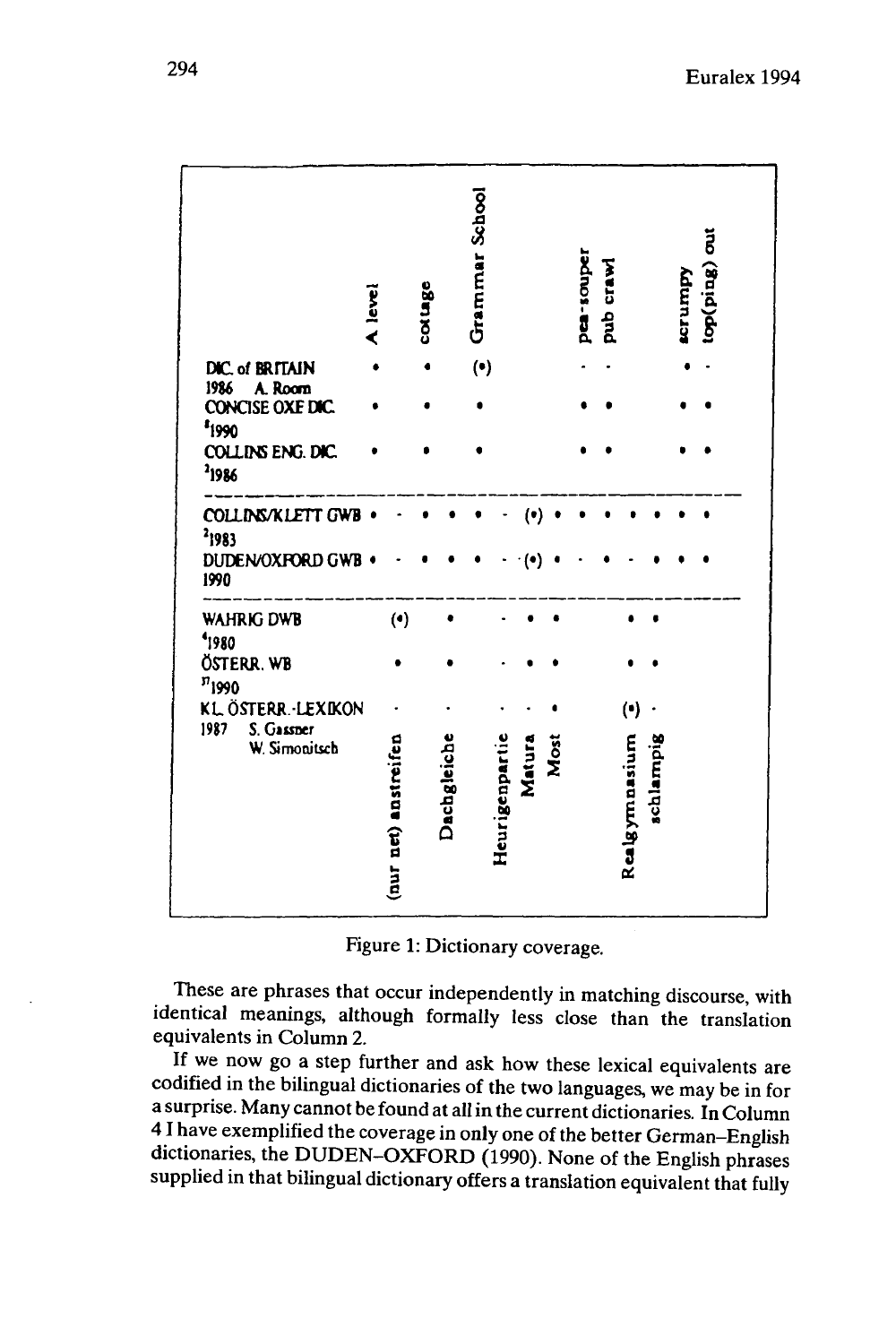matches the naturally occurring phrases from the English parallel texts, although they come reasonably close.

|                    | translation     | parallel texts    | DCDEN-OXPORD              |
|--------------------|-----------------|-------------------|---------------------------|
| politische         | political       | political         | political [+]             |
| Auseinanderset:ung | arqueent        | debate            | debate                    |
| Bildungsangebot    | educational     | educational       | $educational$ $\{\cdot\}$ |
|                    | opportunities   | provision         | offer                     |
| Not und Elend      | vant and        | nisery and        | poverty (and hardship)    |
|                    | poverty         | hardship          | $[!]$ aisery              |
| breite Schichten   | broad layers of | large sections of | broad sections of         |
| der Bevölkerung    | the population  | the population    | the population            |

Figure 2: Parallel text analysis.

[The full version of this paper will elaborate on the problems and possibilities of the methodology of computer-assisted generation of translation equivalents from other parallel text corpora, based on the results of research to be undertaken at Macquarie University in August 1994.]

# **6. Implications for bilingual lexicography**

The existing literature on bilingual dictionary-making (cf. Bartholomew & Schoenhals 1983, Marello 1989, Svensn 1993) is strangely silent on these issues. However, recent impulses have come from machine translation (see Laffling 1991 as discussed in Section 5 above), artificial intelligence and computer technology.

Kenneth Church and William Gale (1991), for example, have explored the use of parallel text concordances, such as those based on the French-English Canadian Hansard, if in remarkable ignorance of the pioneering theoretical work mentioned above. Church & Gale claim that translation equivalents can be extracted from such bilingual corpora by aligning the parallel texts at the sentence level.

Eugenio Picchi and his Pisa colleagues (1992) have proposed a 'workstation' forlexicographersintent on monitoring and processing lexical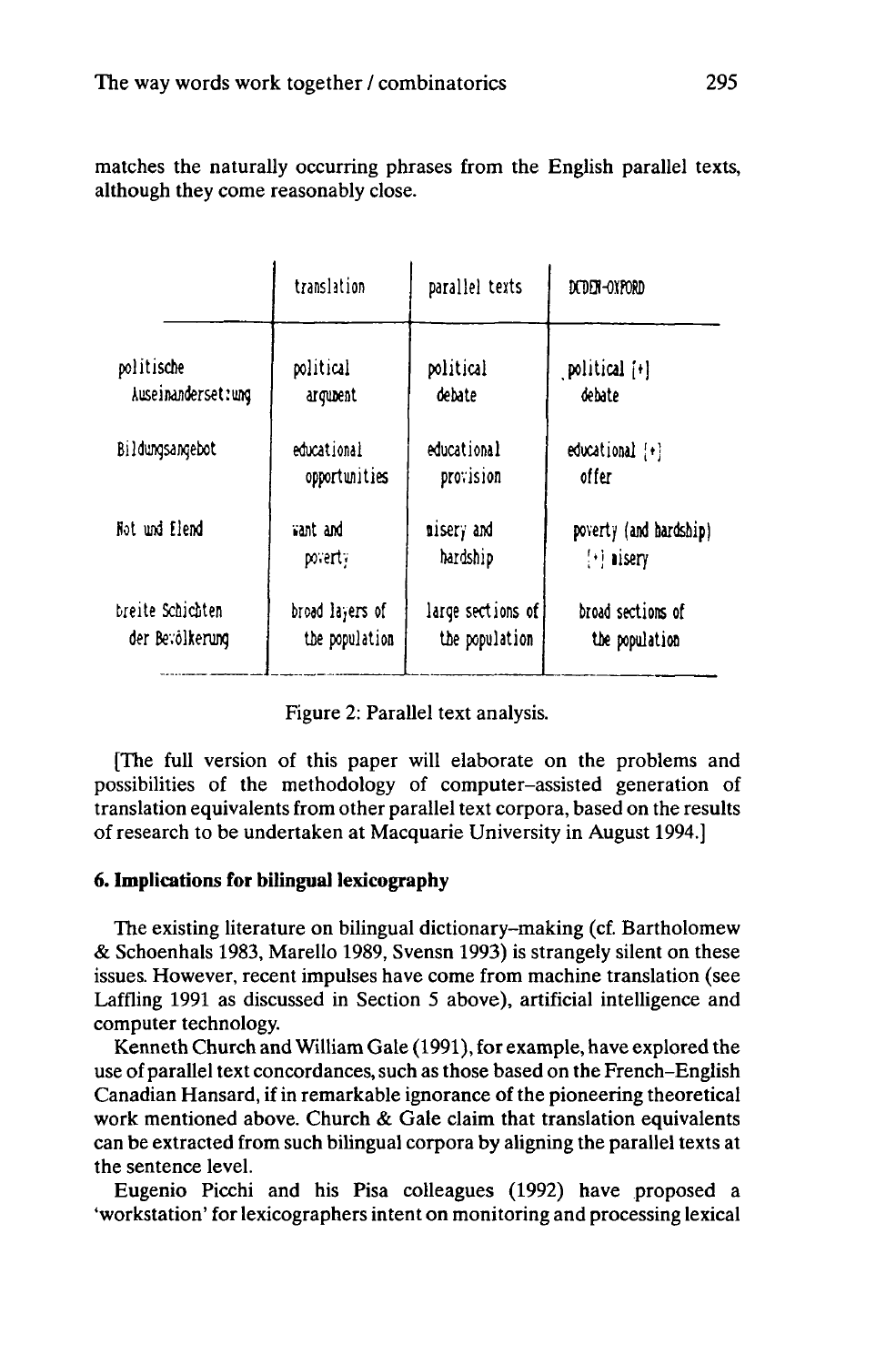equivalents derived from English-Italian text corpora. Each of these sets of bilingual texts from different language varieties can be first 'synchronized', using morphological procedures and information from an electronic bilingual dictionary, and then searched for 'direct links' between the texts, which produces a choice of potential translation equivalents.

I would venture to suggest that we are not far off the time when these techniques not only become more widely available, but also could help us design bilingual thesauruses (cf. Hartmann 1994) from text corpora taken from corresponding genres in selected pairs of languages and thus benefit dictionary compilers and dictionary users, especially translators.

#### **References**

#### **(a) Cited dictionaries**

- Collins Dictionary Of The English Language. Ed. L. Urdang. London & Glasgow: Collins 2nd ed. 1986
- Collins-Klett[Pons] Grosswörterbuch Deutsch-Englisch Englisch-Deutsch. Comp. P. Terrell et al. Glasgow: Collins & Stuttgart: E. Klett 1980/1983

Concise Oxford Dictionary Of Current English. Ed. R.E. Allen. Oxford U.P. 8th ed. 1990 Dictionary Of Britain. An A To Z Of British Life. Comp. A. Room. Oxford UP. 1986/1990 Duden-Oxford Grosswörterbuch Englisch [-Deutsch]. Eds. W. Scholze-Stubenrecht & J. Sykes. Mannheim: Dudenverlag & Oxford U.P. 1990

- Kleines Österreich-Lexikon. Wissenswertes Ber Land Und Leute. Comp. S. Gassner & W. Simonitsch. München: C.H. Beck
- Österreichisches Wörterbuch. Wörterbuchstelle/Bundesministerium für Unterricht [et al.]. Vienna: Österreichischer Bundesverlag 37th ed. 1990
- Wahrig Deutsches Wörterbuch. Comp. G. Wahrig [etal.]. Gütersloh: Bertelsmann & Mosaik 4th ed. 1980

#### **(b) Other literature**

- Bartholomew, D.A. & Schoenhals, L.C. 1983. Bilingual Dictionaries for Indigenous Languages. Mexico: Summer Institute of Linguistics.
- Bujas, 2.1975. 'Testing the performance of a bilingual dictionary on topical current texts" Studia Romanica et Anglica Zagrabiensia 39: 193-204.
- Church, K. & Gale, W. 1991. "Concordances for parallel text", in Using Corpora. Proceedings of the 7th Annual Conference of the Centre for the New Oxford English Dictionary and Text Research [Oxford] ed. L.M. Jones. Oxford U.P., 40-62.
- Flowerdew, L. & Tong, K.K. Eds. 1994. Entering Text. Papers from the HKUST/GIFL Joint Seminar.on Corpus Linguistics and Lexicology. Hong Kong: HKUST Language Centre.
- Hartmann, R.R.K. 1980. Contrastive Textology. Comparative Discourse Analysis in Applied Linguistics (Studies in Descriptive Linguistics 5). Heidelberg: J. Groos.
- Hartmann, R.R.K. 1985. "Contrastive text analysis and the search for equivalence in the bilingual dictionary" in Symposium on Lexicography II ed. K. Hyldgaard-Jensen & A. Zettersten (Lexicographica Series Maior5). Tübingen: M. Niemeyer, 121-132.
- Hartmann, R.R.K. 1992a. "300 years of English-German language contact and contrast: The translation of culture-specific information in the general bilingual dictionary" in Language and Civilization. A Concerted Profusion of Essays and Studies in Honour of Otto Hietsch ed. C. Blank. Frankfurt: P. Lang, 300-327.
- Hartmann, R.R.K. 1992b. "Contrastive linguistics: (How) is it relevant to bilingual lexicography?" in New Departures in Contrastive Linguistics Med. C. Mair & M. Markus (Innsbrucker Beiträge zur Kulturwissenschaft, Anglistische Reihe 4 & 5). Innsbruck: Universität, Institut für Anglistik, I: 293-299.